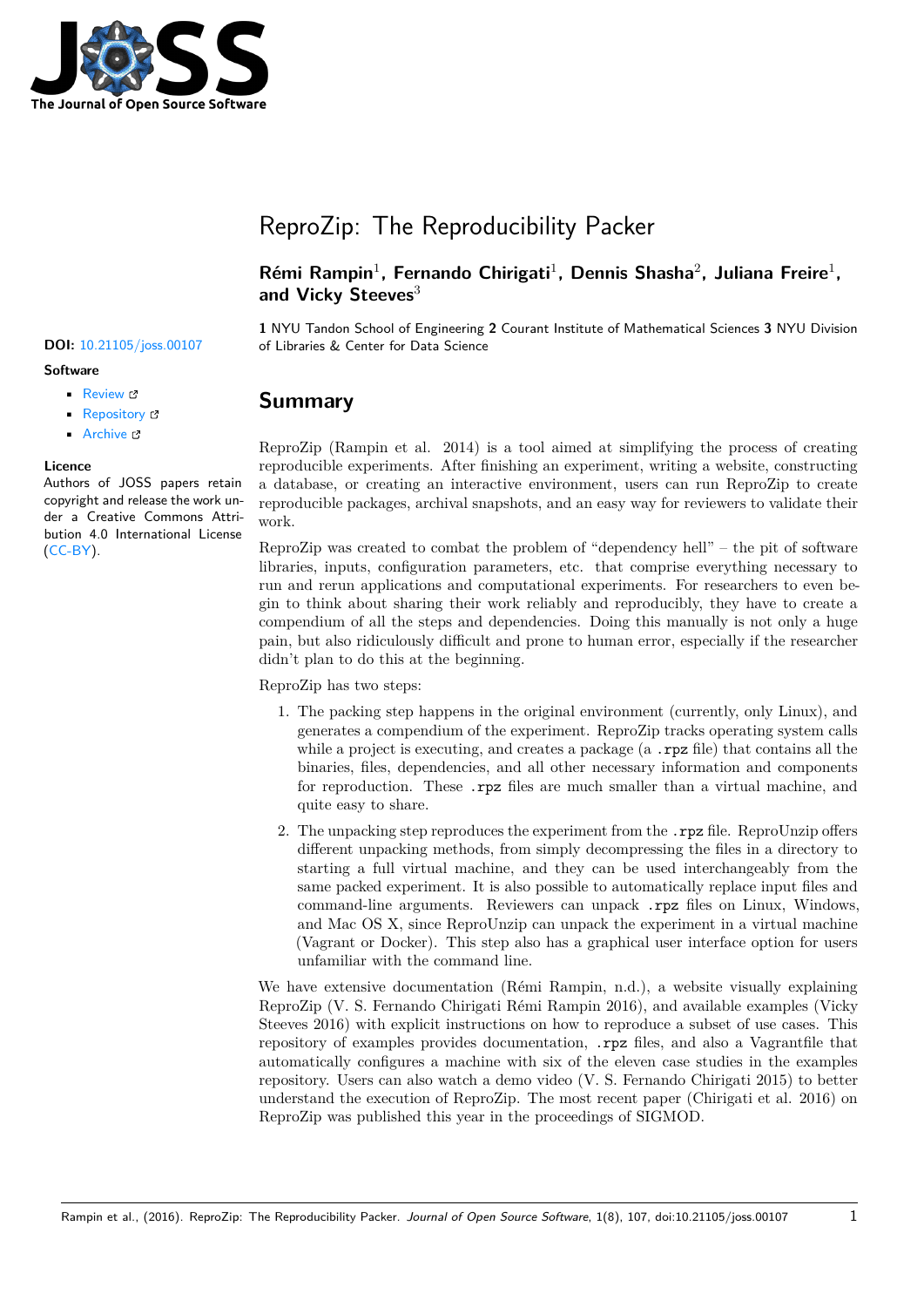



**Figure 1:** ReproZip Commands

#### Computational Environment E (Linux)



**Figure 2:** Step 1. Packing